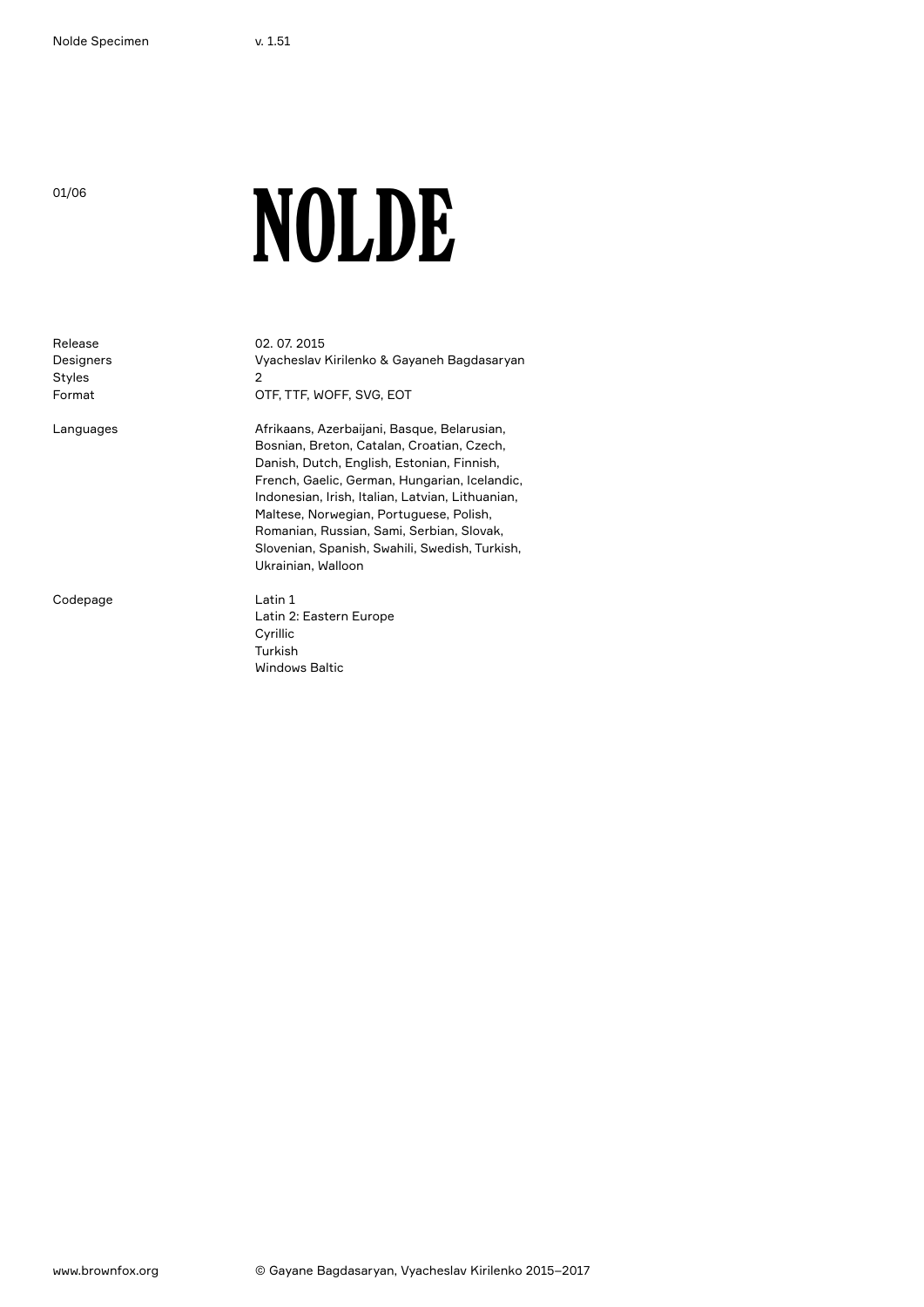02/06 Glyphs

| Latin Capitals                | ABCDEFGHIJKLMNOPQRSTUVWXYZ                                                |
|-------------------------------|---------------------------------------------------------------------------|
| <b>Numbers</b>                | 0123456789                                                                |
| Punctuation                   | $\left[?_{.;::} \right]$ ----- •/\()[]{}  † $\downarrow$ *"'", "", 0<0)   |
| Miscellaneous                 | $@$ &%%#¶©®Nº                                                             |
| <b>Mathematical Operators</b> | $x+--<>^{\circ}$ ¬                                                        |
| Currency                      | $S\epsilon P$                                                             |
| <b>Accented Capitals</b>      | <i><b>AÁÂÄÄÄÄÄÆÇČÐÈÉÊËĒĖĘGÌÍÎÏĪĮĶŁĻŃÑŅÒÓÔÕÖØŌŒR</b></i>                   |
|                               | ŚŠŞŢÙÚÛÜŪŲÝŸŹŽŻÞ                                                          |
| <b>Cyrillic Capitals</b>      | АБВГДЕЁЖЗИЙКЛМНОПРСТУФХЦЧШЩЪЫЬЭЮЯ                                         |
|                               | <b>ЂЋЃЃЄЅІЇЈЉЊЌЎЏ</b>                                                     |
| Latin Capitals                | ABCDEFGEILLELMNOPQRSTUVWXYZ                                               |
| <b>Numbers</b>                | 0123456789                                                                |
| Punctuation                   | $\text{NN} \left( \text{NN} \right) = \text{NN} \left( \text{NN} \right)$ |
| Miscellaneous                 | @&%%#TO®Nº                                                                |
| <b>Mathematical Operators</b> | ╬≡≪≫                                                                      |
| Currency                      | SCP                                                                       |
| <b>Accented Capitals</b>      | <u>AAAAAAAAaæçčdèéêëeegìííîiijkluńñnoóôöoocr</u>                          |
|                               | <i>ŚŠST</i> ŪŬŰŰŨŲÝŸ <i>ĹĹĿ</i>                                           |
| <b>Cyrillic Capitals</b>      | <u>ALBILINË XXSHËIK JIMHOIIP CTY QXII TIDIDIT LEILOKO A</u>               |
|                               | <b>BETGSILJISHKVU</b>                                                     |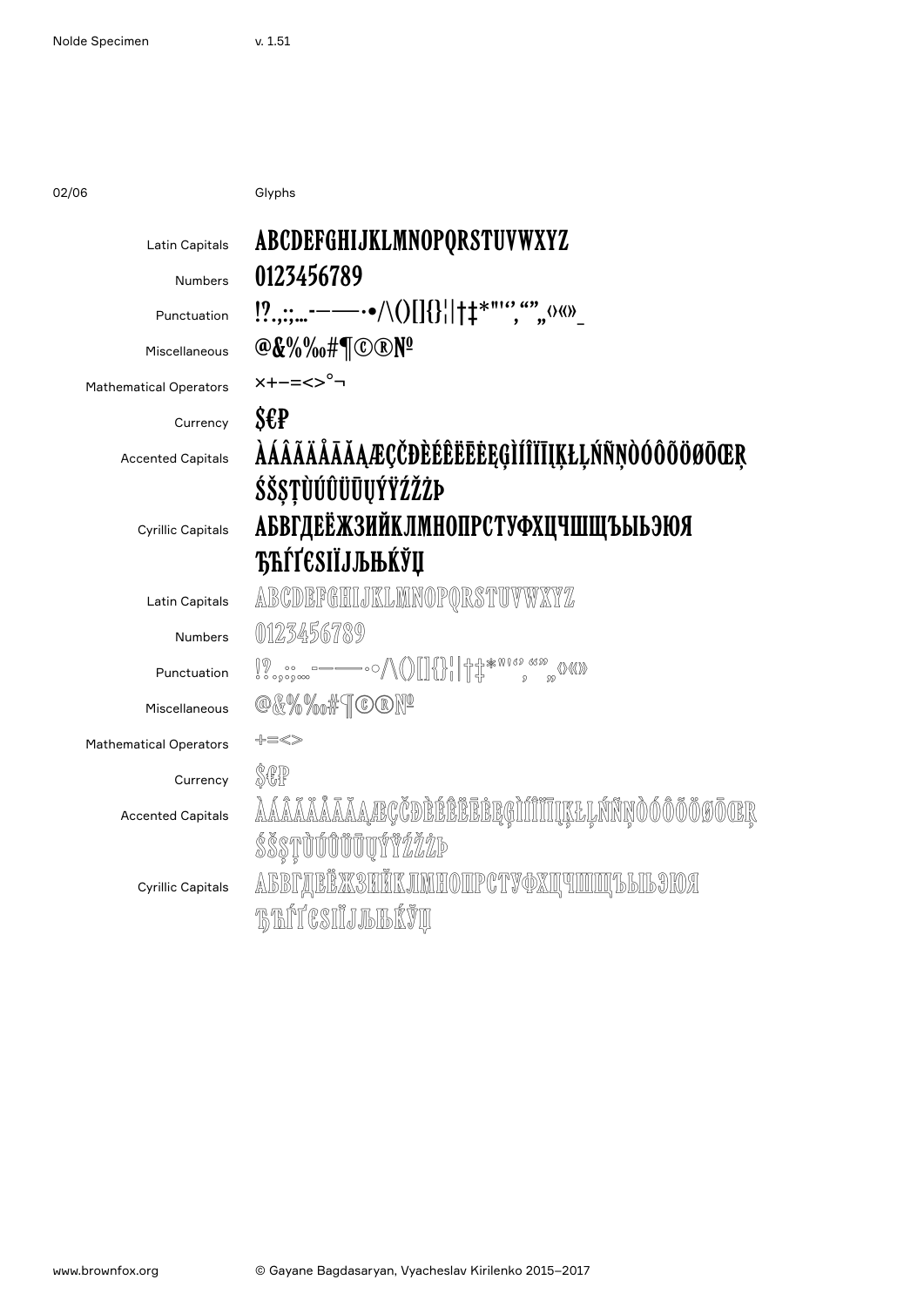03/06

48 points, 50 leading

## He concluded that the Sami had lived no FURTHER SOUTH THAN Lierne in Nord-Trøn

36 points, 40 leading

He concluded that the Sami had lived no further south than Lierne in Nord-Trøndelag county until around 1500, when they had started

He concluded that the Sami had lived no further south than Lierne in Nord-Trøndelag county until around 1500, when they had started moving south, reaching the area around Lake Femunden in the 18th century. This hypothesis is still accepted among many historians, but has been the subject

24 points, 28 leading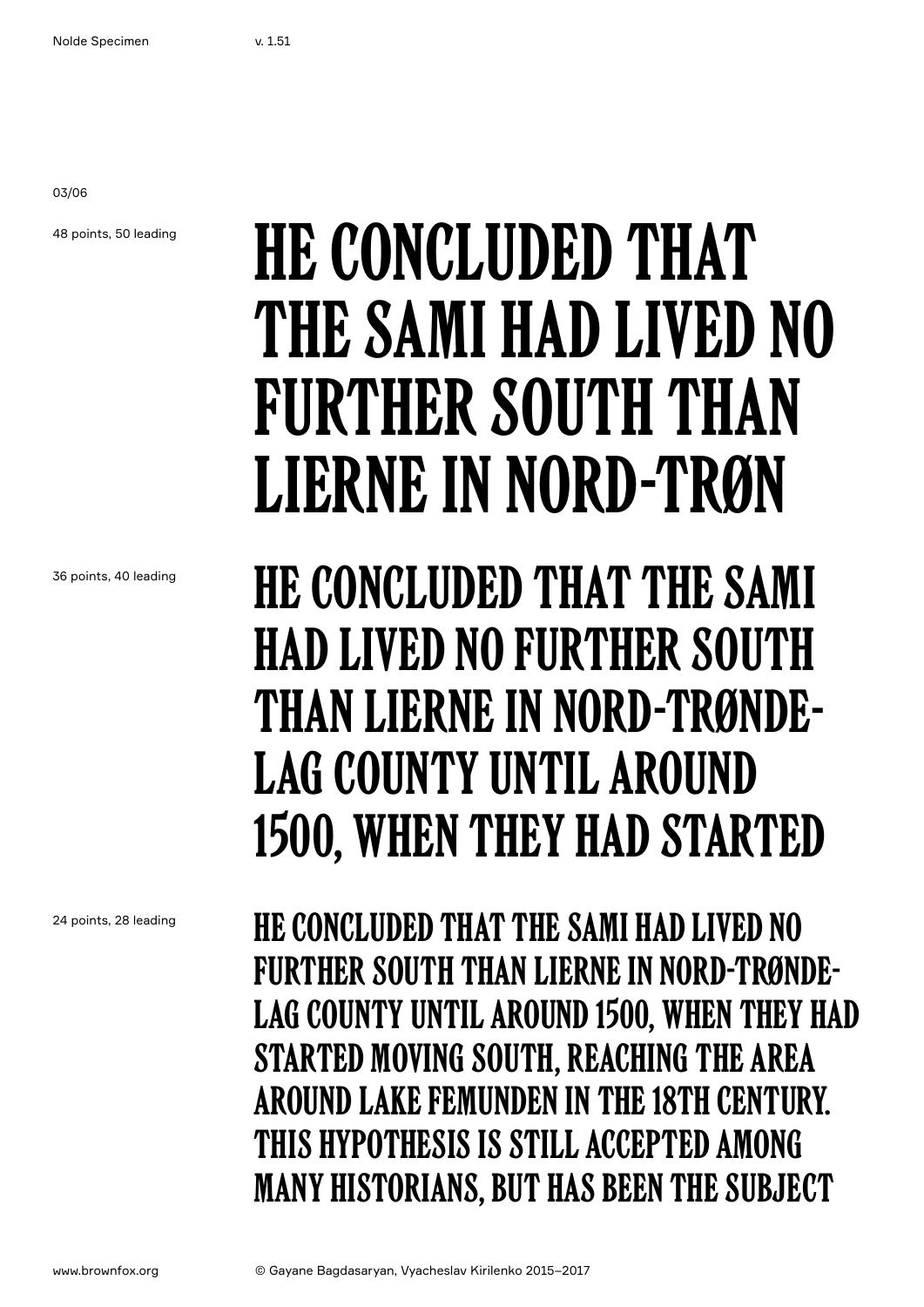04/06

14 points, 18.5 leading 12 points, 16 leading 9 points, 12 leading He concluded that the Sami had lived no further south than Lierne in Nord-Trøndelag county until around 1500, when they had started moving south, reaching the area around Lake Femunden in the 18th century. This hypothesis is still accepted among many historians, but has been the subject of scholarly debate in the 21st century. In favour of Nielsen's view, it is pointed out that no Sami settlement to the south of Lierne in medieval times has left any traces in written sources. This argument is countered by pointing out that the Sami culture was nomadic and non-literary, and as such would not be expected to leave written sources. In recent years, the number of archaeological finds that are interpreted as indicating a Sami presence in Southern Norway in the Middle Ages, has increased. These includes He concluded that the Sami had lived no further south than Lierne in Nord-Trøndelag county until around 1500, when they had started moving south, reaching the area around Lake Femunden in the 18th century. This hypothesis is still accepted among many historians, but has been the subject of scholarly debate in the 21st century. In favour of Nielsen's view, it is pointed out that no Sami settlement to the south of Lierne in medieval times has left any traces in written sources. This argument is countered by pointing out that the Sami culture was nomadic and non-literary, and as such would not be expected to leave written sources. In recent years, the number of archaeological finds that are interpreted as indicating a Sami presence in Southern Norway in the Middle Ages, has increased. These includes foundations in Lesja, in Vang in Valdres and in Hol and Ål in Hallingdal. Proponents of the Sami interpretations of these finds assume a mixed populations of Norse and Sami people in the mountainous areas of Southern Norway in the Middle Ages.Up to around 1500 the Sami were mainly fishermen and trappers He concluded that the Sami had lived no further south than Lierne in Nord-Trøndelag county until around 1500, when they had started moving south, reaching the area around Lake Femunden in the 18th century. This hypothesis is still accepted among many historians, but has been the subject of scholarly debate in the 21st century. In favour of Nielsen's view, it is pointed out that no Sami settlement to the south of Lierne in medieval times has left any traces in written sources. This argument is countered by pointing out that the Sami culture was nomadic and non-literary, and as such would not be expected to leave written sources. In recent years, the number of archaeological finds that are interpreted as indicating a Sami presence in Southern Norway in the Middle Ages, has increased. These includes foundations dal. Proponents of the Sami interpretations of these finds assume a mixed populations of Norse and Sami people in the mountainous areas of Southern Norway in the Middle Ages.Up to around 1500 the Sami were mainly fishermen and trappers, usually in a combination, leading a nomadic lifestyle decided by the migrations of the reindeer. Around 1500, due to excessive hunting, again provoked by the fact that the Sami had to pay taxes to Norway, Sweden and Russia, the number of reindeer started to decrease. Most Sami then settled along the fjords, on the coast and along the inland waterways to pursue a combination of cattle raising, trapping and fishing. A small minority of the Sami then started to tame the reindeer, becoming the well-known reindeer nomads, who, although often portrayed by outsiders as

following the archetypical Sami lifestyle, only

in Lesja, in Vang in Valdres and in Hol and Ål in Halling-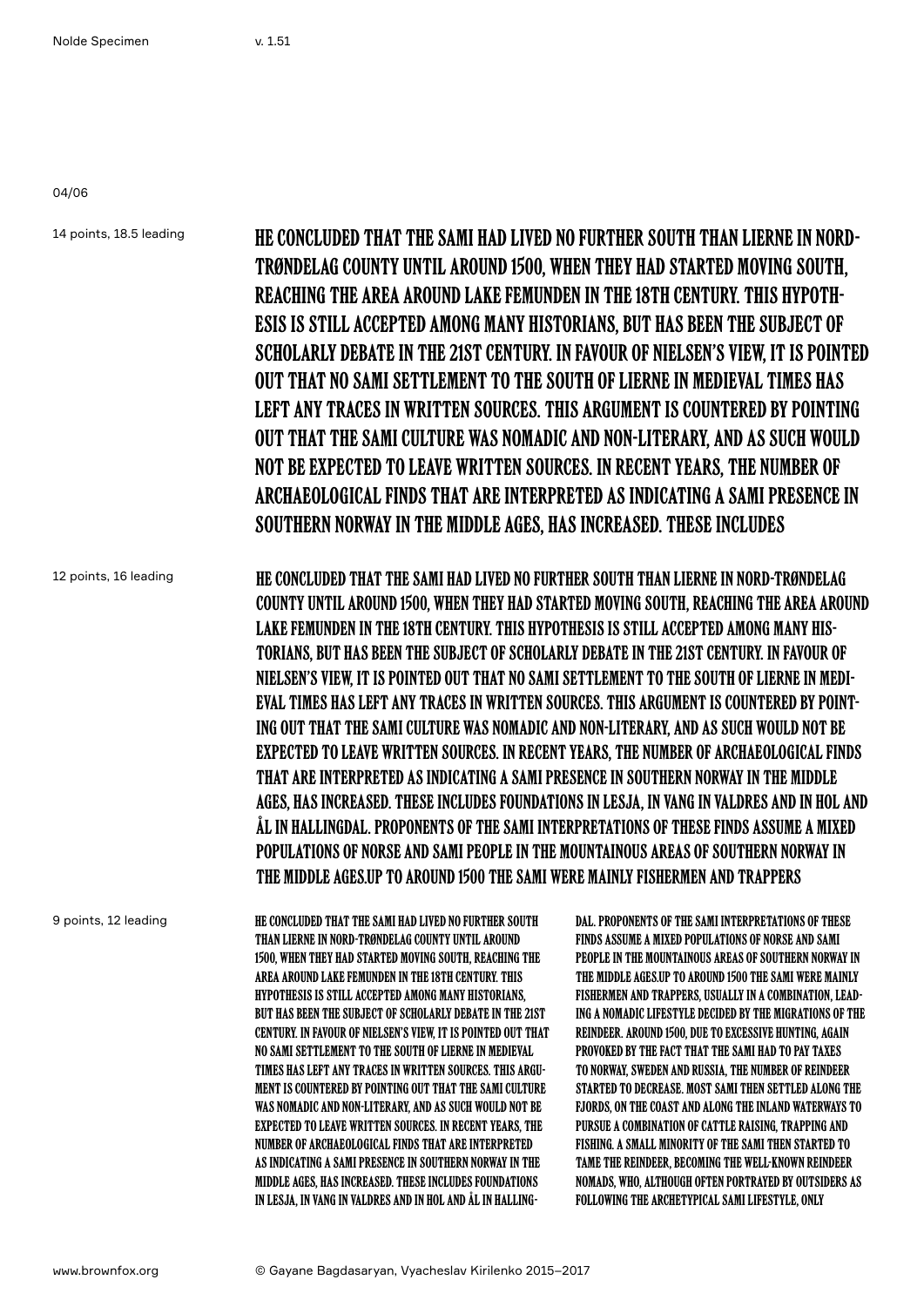05/06 Outline

48 points, 50 leading

36 points, 40 leading

HE CONCLUDED THAT THE SA had lived no further south than Lierne in Nord-Trønde-LAG COUNTY UNTIL AROUND 1500, when they had started

 $\mathbb{E} \left( \mathbb{E} \left( \mathbb{E} \left( \mathbb{E} \left( \mathbb{E} \left[ \mathbb{E} \left[ \mathbb{E} \left[ \mathbb{E} \left[ \mathbb{E} \left[ \mathbb{E} \left[ \mathbb{E} \right] \right] \right] \right] \right] \right) \right] \mathbb{E} \right) \right) \mathbb{E} \left( \mathbb{E} \left( \mathbb{E} \left[ \mathbb{E} \left[ \mathbb{E} \left[ \mathbb{E} \left[ \mathbb{E} \left[ \mathbb{E} \left[ \mathbb{E} \left[ \mathbb{E} \left[ \$ 

the Sami had LIVED NO

further south than

 $\mathbb{E}[\mathbb{E}[\mathbb{E}[\mathbb{E}[\mathbb{E}[\mathbb{E}[\mathbb{E}[\mathbb{E}[\mathbb{E}[\mathbb{E}[\mathbb{E}[\mathbb{E}[\mathbb{E}[\mathbb{E}[\mathbb{E}[\mathbb{E}[\mathbb{E}[\mathbb{E}[\mathbb{E}[\mathbb{E}[\mathbb{E}[\mathbb{E}[\mathbb{E}[\mathbb{E}[\mathbb{E}[\mathbb{E}[\mathbb{E}[\mathbb{E}[\mathbb{E}[\mathbb{E}[\mathbb{E}[\mathbb{E}[\mathbb{E}[\mathbb{E}[\mathbb{E}[\mathbb{E}[\mathbb{$ 

24 points, 28 leading

He concluded that the Sami had lived no further south than Lierne in Nord-Trøndelag county until around 1500, when they had started moving south, reaching the AREA AROUND LAKE FEMUNDEN IN THE 18TH century. This hypothesis is still accepted among many historians, but has been the